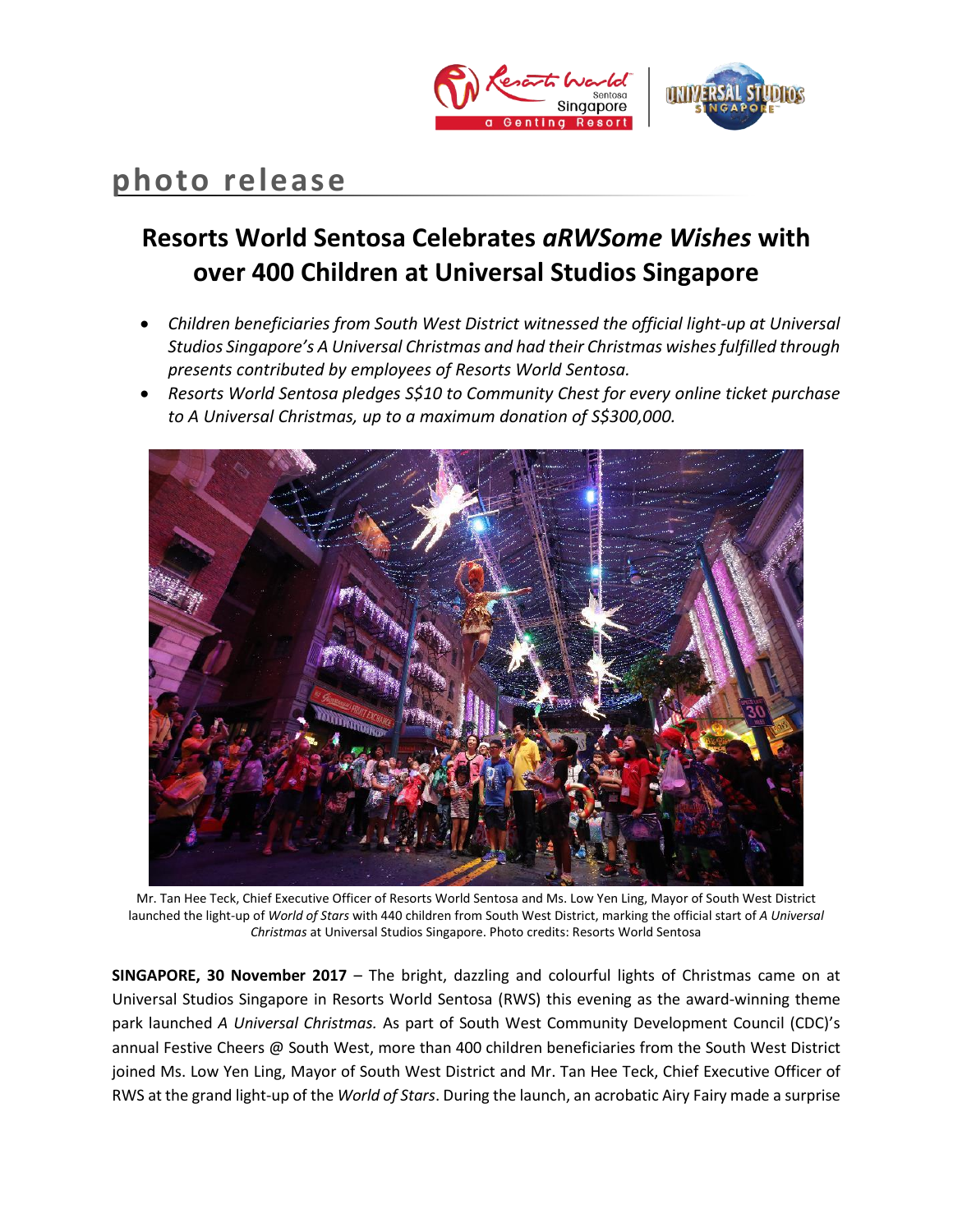appearance by taking flight into the air, and with a wave of her magical wand, illuminated thousands of lights and brought forth snowfall, as a prelude to *Search for a Christmas Star* projection mapping and musical performance.

The 440 children were the first in Singapore to be treated to an exclusive preview of the transformation of Universal Studios Singapore into a winter wonderland awash with musical performances, snowfall, fireworks, favourite character appearances and yuletide décor before *A Universal Christmas* officially opens to the public on 1 December 2017.

True to the spirit of joyful giving, hundreds of RWS employees shared festive cheers by fulfilling the Christmas wishes of all the children beneficiaries with presents comprising Universal Studios Singapore merchandise purchased through their personal contributions. This was among the highlights of the destination resort's annual *aRWSome Wishes* – a Christmas giving and community outreach event – organised in partnership with South West CDC as part of Festive Cheers @ South West, where employees of RWS rallied to do their part for the underprivileged children in the community. Festive Cheers @ South West comes under the Adopt @ South West programme, which RWS has been supporting since 2013.

Following the launch at Universal Studios Singapore, RWS has pledged to donate S\$10 to Community Chest for every online ticket purchased to *A Universal Christmas* – up to a maximum donation of S\$300,000. Guests are encouraged to join in this aRWSome Wishes Charity Drive to support the underprivileged community.

Taking the partnership with South West CDC to a deeper level, RWS will also be playing an active role in Clean Up South West!, an annual district-wide trash-for-groceries recycling exercise by contributing used linen and old clothing from employees and business units in exchange for groceries for needy households. RWS will also be coming onboard Foodprints @ South West, an initiative which recognises organisations demonstrating effective food waste management practices.

Mr. Tan Hee Teck, Chief Executive Officer of RWS said: "Every year during the holiday season, it has been our tradition to bring festive cheers and share the warmth of Christmas with the underprivileged children. This year, we expanded our aRWSome Wishes with a charity drive to donate S\$10 to Community Chest for every online ticket purchased to *A Universal Christmas,* up to S\$300,000. Visitors can play their part for charity by bringing their family and friends to Universal Studios Singapore this December and celebrate Christmas in a more meaningful way. We also look forward to expanding our CSR partnership with South West CDC to other key areas such as recycling and food waste management so that we can make deeper and more impactful contributions to the community with a more holistic perspective."

Ms. Low Yen Ling, Mayor of South West District said: "Our partnership with RWS Singapore has grown since 2013 when it joined the Adopt @ South West programme to support underprivileged residents in our district. On top of its corporate giving, RWS employees are actively involved in reaching out to those in need. This year, they have added a personal touch by fulfilling the children's Christmas wishes with their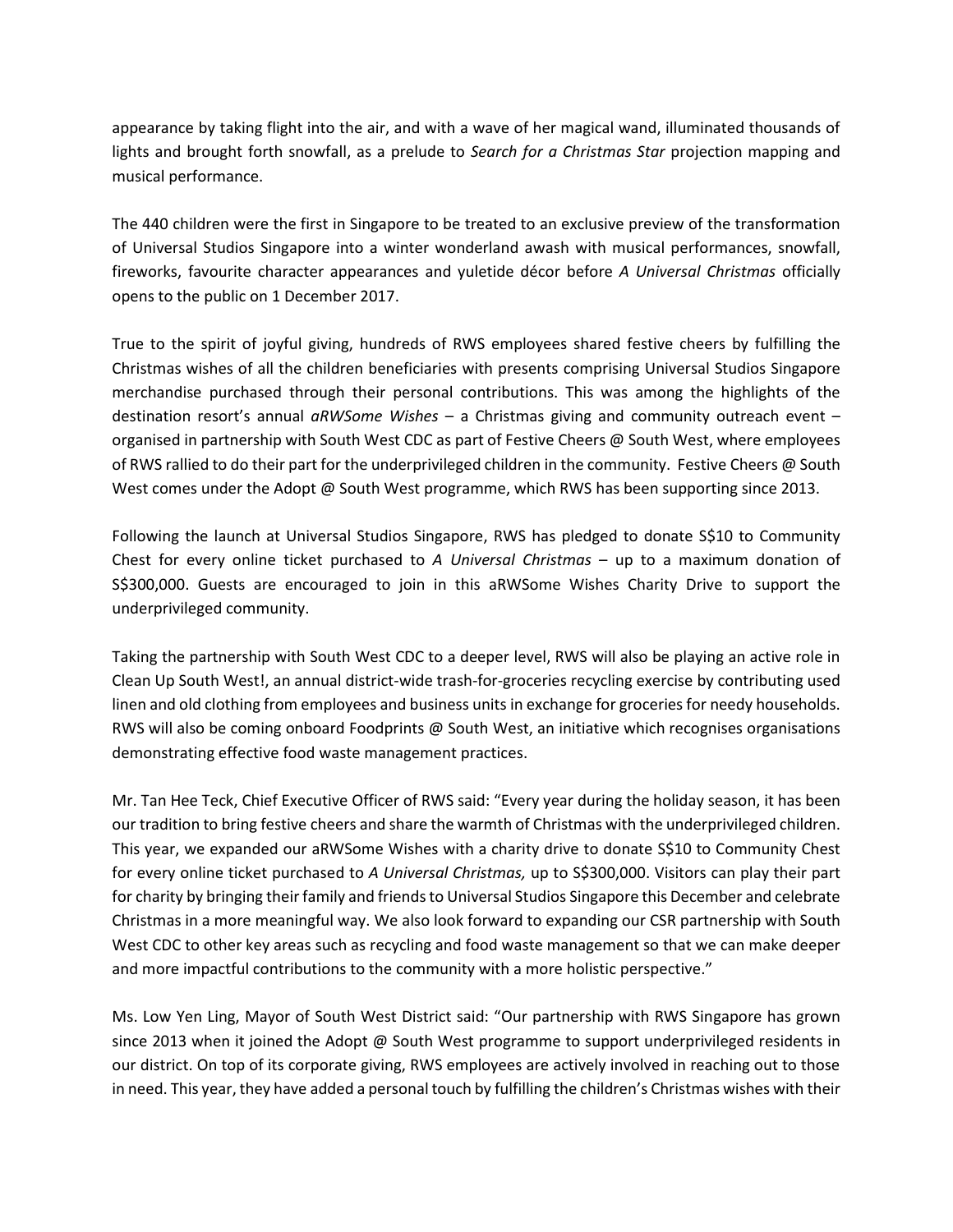own contributions. Their meaningful gesture not only makes this Christmas a memorable one for the kids, it shows a deeper level of engagement and care that we hope many others will emulate."

 $-$  End  $-$ 

#### **ABOUT UNIVERSAL PARKS & RESORTS**

Universal Parks & Resorts, a unit of Comcast NBCUniversal, offers guests around the globe today's most relevant and popular entertainment experiences. With three-time Academy Award® winner Steven Spielberg as creative consultant, its theme parks are known for immersive experiences that feature some of the world's most thrilling and technologically advanced film- and television-based attractions. Comcast NBCUniversal wholly owns Universal Studios Hollywood, which includes Universal CityWalk Hollywood. It also owns Universal Orlando Resort, a destination resort with three theme parks (Universal Studios Florida, Universal's Islands of Adventure and the new water theme park, Universal's Volcano Bay), five resort hotels, and Universal CityWalk Orlando. In addition, Comcast NBCUniversal owns Universal Studios Japan, in Osaka and has a license agreement with Universal Studios Singapore at Resorts World Sentosa, Singapore. The company is also developing a theme park destination in Beijing called Universal Beijing Resort.

#### **ABOUT RESORTS WORLD SENTOSA**

Resorts World Sentosa (RWS), Asia's premium lifestyle destination resort, is located on Singapore's resort island of Sentosa. Spanning 49 hectares, RWS is home to four world-class attractions including Universal Studios Singapore, S.E.A. Aquarium, Dolphin Island and Adventure Cove Waterpark. Other attractions include the Asian flagship of a world-renowned destination spa, a casino, six unique hotels and the Resorts World Convention Centre. With the most number of Michelin stars in one destination, RWS offers award-winning dining experiences at renowned celebrity chef restaurants, establishing itself as a key player in Singapore's vibrant and diverse dining scene. The integrated resort also offers world-class entertainment, from original resident productions to concerts and public shows such as the Crane Dance and the Lake of Dreams. RWS has been named "Best Integrated Resort" since 2011 for seven consecutive years at the TTG Travel Awards which recognises the best of Asia-Pacific's travel industry.

RWS is wholly owned by Genting Singapore, a company of the Genting Group. For more information, please visit [www.rwsentosa.com.](http://www.rwsentosa.com/)

[ResortsWorldatSentosa](https://www.facebook.com/ResortsWorldatSentosa) B @rwsentosa #rwsmoments [www.rwsentosablog.com](http://www.rwsentosablog.com/)

#### **MEDIA CONTACTS**

Chua Loo Lin Tel: +65 6577 9896 / +65 9851 4175 Email: [loolin.chua@RWSentosa.com](mailto:loolin.chua@RWSentosa.com)

**Resorts World Sentosa Ogilvy Public Relations (for Resorts World Sentosa)**

Goh Su Fang Tel: +65 6213 7973 / +65 9118 8315 E-mail[: sufang.goh@ogilvy.com](mailto:sufang.goh@ogilvy.com)